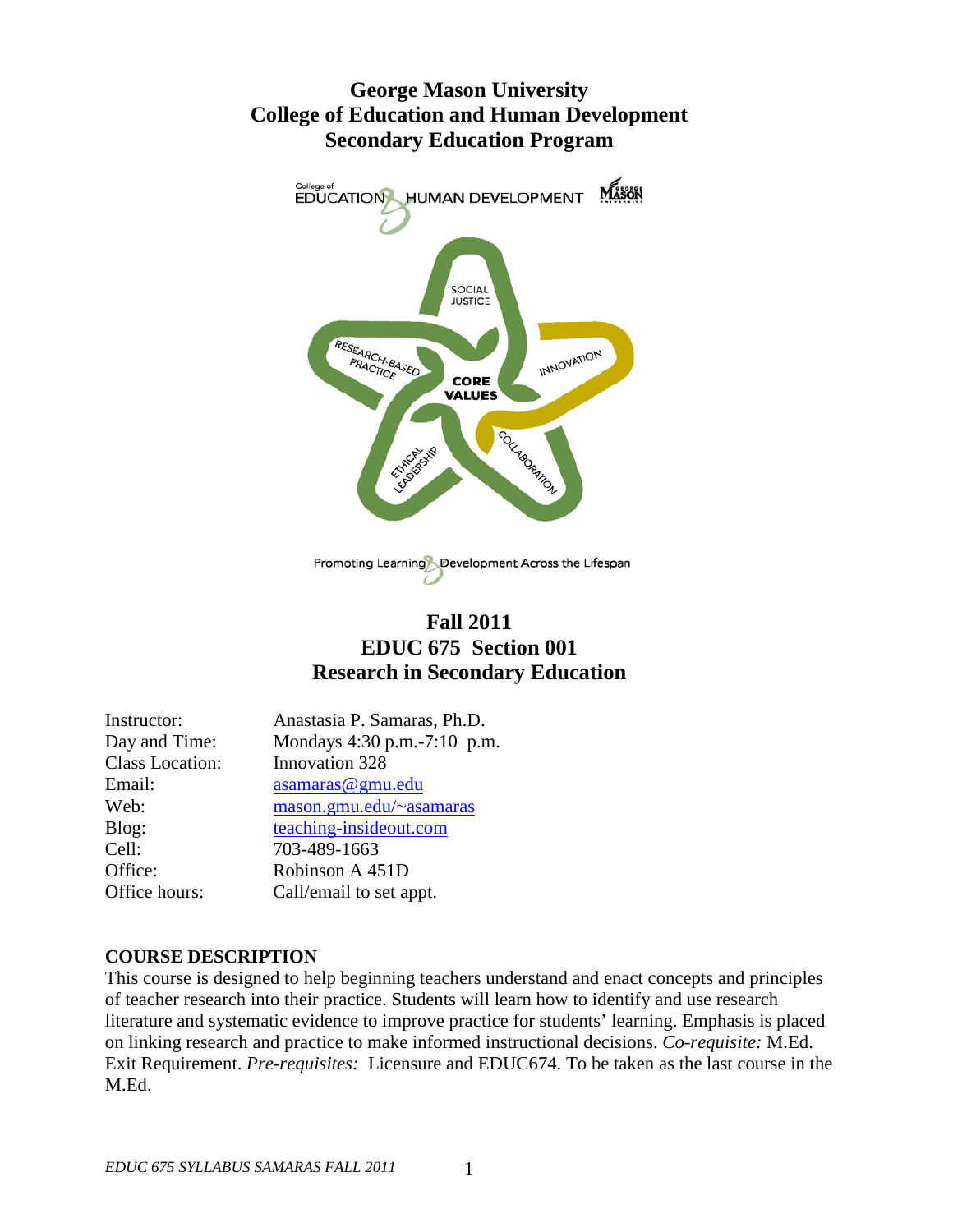## **CEHD Core Values**

In 2006, the College of Education and Human Development (CEHD) adopted five core values on which to focus: collaboration, ethical leadership, innovation, research-based practice, and social justice. This course supports each of these values by providing multiple learning experiences that necessitate collaboration. Students are afforded opportunities to reflect on their teacher leadership roles in school contexts; to design and engage in innovative research-based practice, and analyze and reflect on their pedagogies on a critical reflection level for social justice. These Core Values are aligned with course goals:

## **COURSE GOALS**

This course is designed to enable students to:

- 1. demonstrate an understanding of the process and components used in teacher research by conducting and assessing a chosen scholarly inquiry situated in their classroom and impact on students' learning; RESEARCH-BASED PRACTICE; INNOVATION
- 2. prepare a research proposal which makes explicit links between theory and practice; RESEARCH-BASED PRACTICE
- 3. examine ethical considerations when conducting teacher research; RESEARCH-BASED PRACTICE; SOCIAL JUSTICE
- 4. conduct teacher research which includes: research question(s), research proposal; review of related literature, methods, data collection/analysis, findings, discussion of impact on students, teacher, and education field; and abstract; **RESEARCH-BASED PRACTICE**
- 5. participate in "critical collaborative inquiries" to gain multiple perspectives in interpreting research and for validation and peer review of research; COLLABORATION; ETHICAL LEADERSHIP
- 6. demonstrate integration of national and state standards for content and pedagogy as related to the research question by reflecting on their own teaching practice and its impact on students' learning; SPA STANDARDS respective to students' discipline;
- 7. demonstrate skills in the application of technology and use of resources in teacher research; INNOVATION

## **RELATIONSHIP TO PROFESSIONAL STANDARDS**

At the end of this course students will demonstrate an understanding and application of subject area standards aligned with the *National Content Standards* and identified by their Specialized Professional Association (SPA); and an understanding and application of teaching and learning standards as outlined by *INTASC.*

National Content Standards for student's respective discipline: NCSS, NCTE, NCTM, NSTA National Council for the Social Studies<http://www.ncss.org/>

National Council of Teachers of English<http://www.ncte.org/> National Council of Teachers of Mathematics<http://www.nctm.org/> National Science Teachers Association<http://www.nsta.org/>

<http://books.nap.edu/readingroom/books/nses/>

[INTASC: Interstate New Teacher Assistance and Support Consortium](http://www.ccsso.org/content/pdfs/corestrd.pdf) <http://www.ccsso.org/content/pdfs/corestrd.pdf>

Also visit: The Partnership for 21<sup>st</sup> Century Skills Framework [http://www.21stcenturyskills.org/index.php?option=com\\_content&task=view&id=254&I](http://www.21stcenturyskills.org/index.php?option=com_content&task=view&id=254&Itemid=120) [temid=120](http://www.21stcenturyskills.org/index.php?option=com_content&task=view&id=254&Itemid=120) National Board of Professional Teaching Standards

[http://www.nbpts.org/the\\_standards/the\\_five\\_core\\_propositio](http://www.nbpts.org/the_standards/the_five_core_propositio)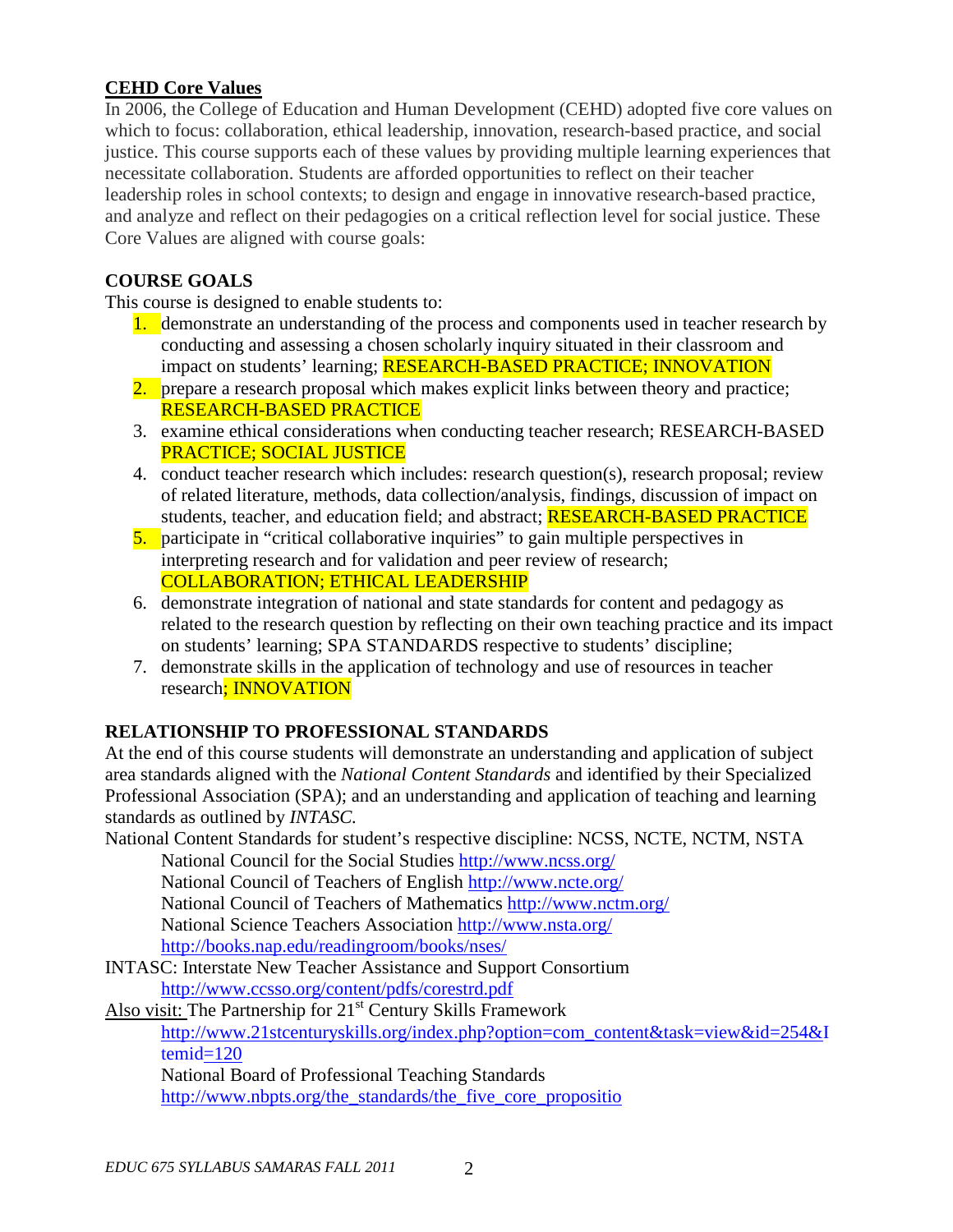#### **COLLEGE EXPECTATIONS AND UNIVERSITY HONOR CODE**

The Graduate School of Education (GSE) expects that all students abide by the following: Students are expected to exhibit professional behavior and dispositions.

*Commitment to the profession* Promoting exemplary practice Excellence in teaching and learning Advancing the profession Engagement in partnerships *Commitment to honoring professional ethical standards* Fairness Honesty Integrity **Trustworthiness** Confidentiality Respect for colleagues and students *Commitment to key elements of professional practice* Belief that all individuals have the potential for growth and learning Persistence in helping individuals succeed High standards Safe and supportive learning environments Systematic planning Intrinsic motivation Reciprocal, active learning Continuous, integrated assessment Critical thinking Thoughtful, responsive listening Active, supportive interactions Technology-supported learning Research-based practice Respect for diverse talents, abilities, and perspectives Authentic and relevant learning *Commitment to being a member of a learning community* Professional dialogue Self-improvement Collective improvement Reflective practice Responsibility Flexibility Collaboration Continuous, lifelong learning *Commitment to democratic values and social justice* Understanding systemic issues that prevent full participation Awareness of practices that sustain unequal treatment or unequal voice Advocate for practices that promote equity and access Respects the opinion and dignity of others Sensitive to community and cultural norms Appreciates and integrates multiple perspectives *Student Expectations*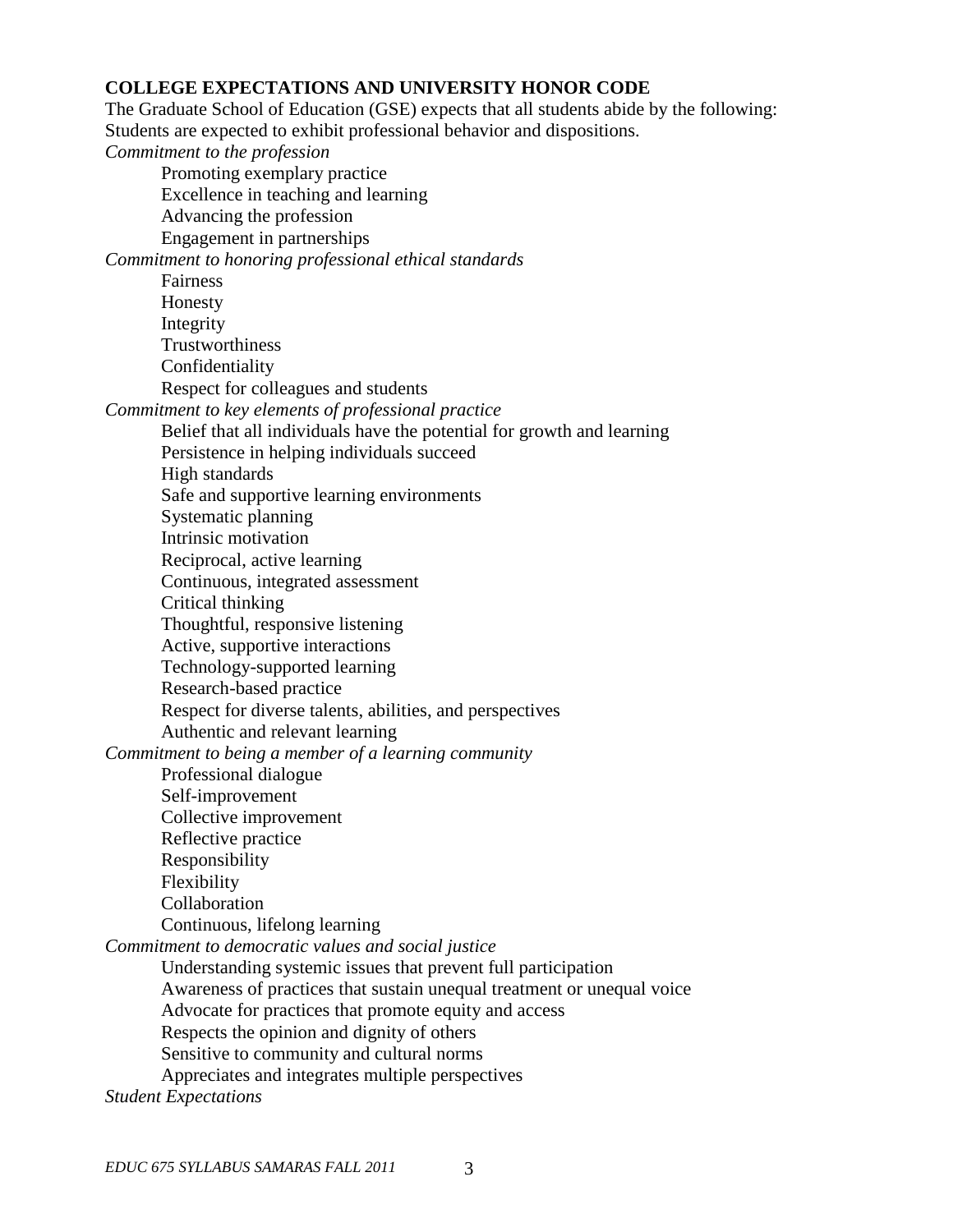- Students must adhere to the guidelines of the George Mason University Honor Code [See [http://academicintegrity.gmu.edu/honorcode/\]](http://academicintegrity.gmu.edu/honorcode/).
- Students with disabilities who seek accommodations in a course must be registered with the George Mason University Office of Disability Services (ODS) and inform their instructor, in writing, at the beginning of the semester [See [http://ods.gmu.edu/\]](http://ods.gmu.edu/).
- Students must follow the university policy for Responsible Use of Computing [See [http://universitypolicy.gmu.edu/1301gen.html\]](http://universitypolicy.gmu.edu/1301gen.html).
- Students are responsible for the content of university communications sent to their George Mason University email account and are required to activate their account and check it regularly. All communication from the university, college, school, and program will be sent to students solely through their Mason email account.
- Students must follow the university policy stating that all sound emitting devices shall be turned off during class unless otherwise authorized by the instructor.
- Students are expected to exhibit professional behaviors and dispositions at all times.

## *Campus Resources*

- The George Mason University Counseling and Psychological Services (CAPS) staff consists of professional counseling and clinical psychologists, social workers, and counselors who offer a wide range of services (e.g., individual and group counseling, workshops and outreach programs) to enhance students' personal experience and academic performance [See [http://caps.gmu.edu/\]](http://caps.gmu.edu/).
- The George Mason University Writing Center staff provides a variety of resources and services (e.g., tutoring, workshops, writing guides, handbooks) intended to support students as they work to construct and share knowledge through writing [See [http://writingcenter.gmu.edu/\]](http://writingcenter.gmu.edu/).
- For additional information on the College of Education and Human Development, Graduate School of Education, please visit our website [See [http://gse.gmu.edu/\]](http://gse.gmu.edu/).

## **EMERGENCY PROCEDURES**

You are encouraged to sign up for emergency alerts by visiting the website [https://alert.gmu.edu.](https://alert.gmu.edu/) There are emergency posters in each classroom explaining what to do in the event of crises. Further information about emergency procedures exists on [http://www.gmu.edu/service/cert.](http://www.gmu.edu/service/cert)

## **REQUIRED TEXT**

Samaras, A. P. (2011). *Self-study teacher research: Improving your practice through collaborative inquiry.* Thousand Oaks, CA: Sage.

## **ONLINE STUDENT STUDY SITE FOR TEXT**:<http://www.sagepub.com/samaras/>

See Chapter Resources for each chapter:

- [PowerPoint Slides](http://www.sagepub.com/samaras/chapters/PPTs/Ch01PPT.ppt)
- [Self-Study Scholar Advice](http://www.sagepub.com/samaras/chapters/Scholar%20Advice/Ch01ScholarAdvice.pdf)
- [Chapter Summary](http://www.sagepub.com/samaras/chapters/Chapter%20Summaries/Ch01Description.pdf)
- [Discussion Question](http://www.sagepub.com/samaras/chapters/Discussion%20Questions%20and%20Classroom%20Activities/Ch01Discussion.doc)

**Accompanying Textbook BLOG:** You are encouraged to visit the textbook blog and add comments at [http://teaching-insideout.com/.](http://teaching-insideout.com/) To subscribe, the URL of my RSS feed to my blog is<http://teaching-insideout.com/feed/>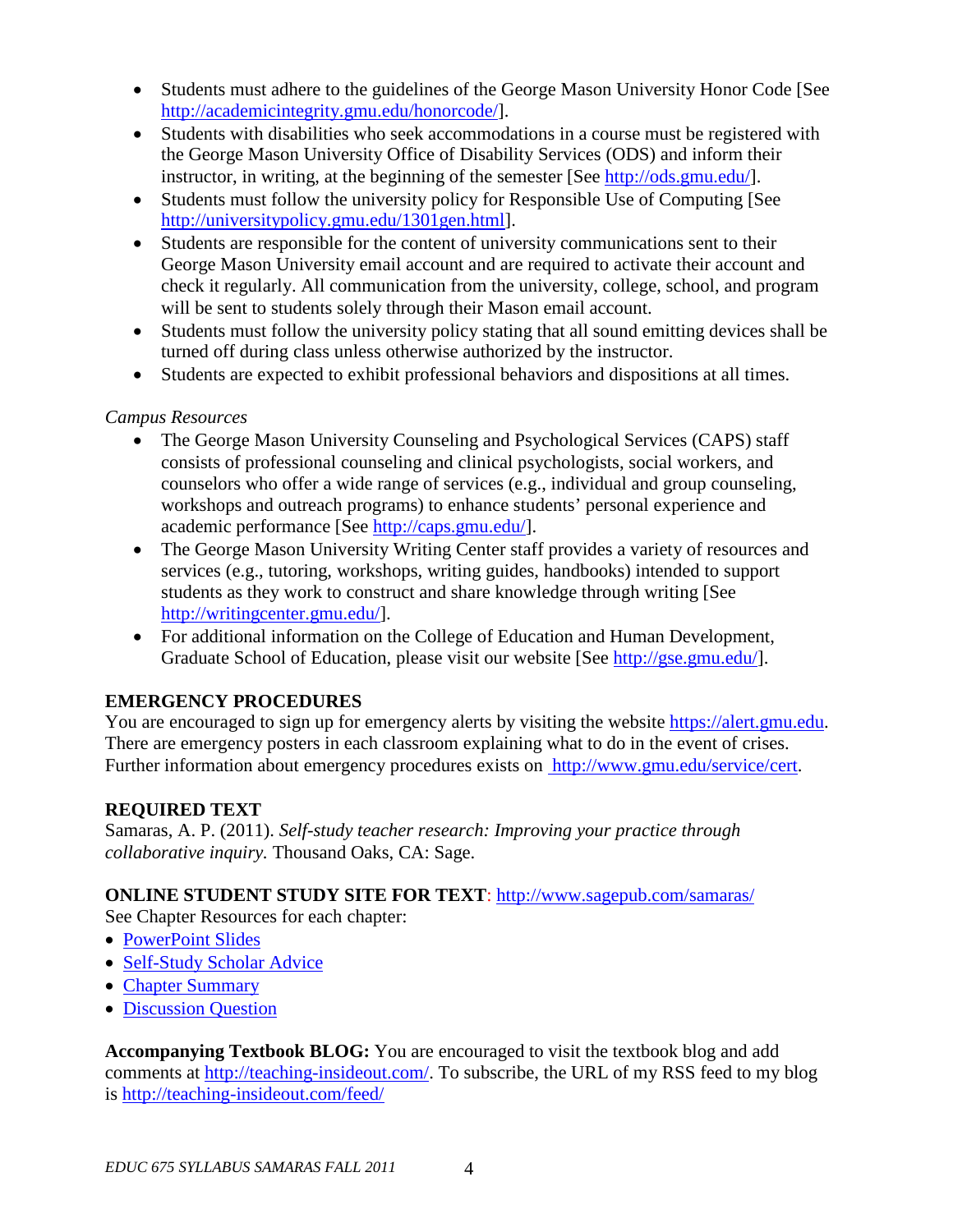#### **REQUIRED READINGS**

American Psychological Association (2009). *Publication manual* (6<sup>th</sup>.ed.). Washington, DC, American Psychological Association (Available as reference at library).

McNiff, J., Lomax, P., & Whitehead, J. (2003). Chapter 2, The main features of action research process. In, *You and your action research project.* London and NY: RoutledgeFalmer. Access through GMU, Library, e-reserves. Password = "research"

*Other assigned readings made available in class.*

## **NATURE OF COURSE DELIVERY**

The major purpose of this course is for you to learn how to conduct teacher research and apply it in your classroom in order to improve your teaching and students' learning. Having said that, I would like to let you know that I support you *every step* of the way and help you scaffold the components of your final required paper. I also work to promote a professional teaching and learning community of peer critical friend support. Throughout the course, you are completing a step informally that you later insert into your final paper. Build it with a commitment to each step in the process, and it comes together! The course will be taught through a variety of activities to support the development of your self-study teacher research projects involving: whole class and small group discussions, group, pair and group work, online work, and through dialogue and reflections about practice.

*\*\*\*The course requires that you have access to a classroom to conduct your research. If you do not have your own classroom, you will need to let me know during our first class. Alternative arrangements used successfully in the past will be offered.*

## **COURSE MATERIALS ONLINE**

**The My Mason/ Blackboard site can be found at [http://mymason.gmu.edu.](http://mymason.gmu.edu/) Use the same login as your GMU email.** Web-based documents and correspondence are accessible through a course Blackboard page which you must assess and use regularly throughout the course and which require you to be able to post and access. You must have access to GMU email and with other email account forwarded to GMU mail account on [MyMason.](https://mymasonportal.gmu.edu/webapps/portal/frameset.jsp) **Please inform of any accessibility problems the first day of class. SAVE YOUR WORK FREQUENTLY.**

## **COURSE REQUIREMENTS AND EVALUATION**

Participation and Class Assignments 30%

- 1. Attendance, Class Activities, Readings
- 2. Critical Friend Inquiries in Class and Online Work
- 3. Research Proposal
- 4. Draft Literature Review
- 5. Peer Review of Research Project Draft

Teacher Research Project Report 70%

### **BEST PRACTICES SHOWCASE**

*Best Practices Showcase* (BPS) is the **MEd. Exit Requirement** where you as an MEd. Candidate present your understandings, applications, and critical reflection of standards-based and content pedagogical knowledge to peers, faculty, and school community partners. The essence of the BPS includes requires submission of 3 artifacts where you *Describe, Interpret and Analyze* best practices, assessing the impact of your pedagogies on student learning and on your professional development. **NOTE: The Best Practices Showcase is NOT included as part of your grade for EDUC675. However, you MUST successfully complete your Best Practices**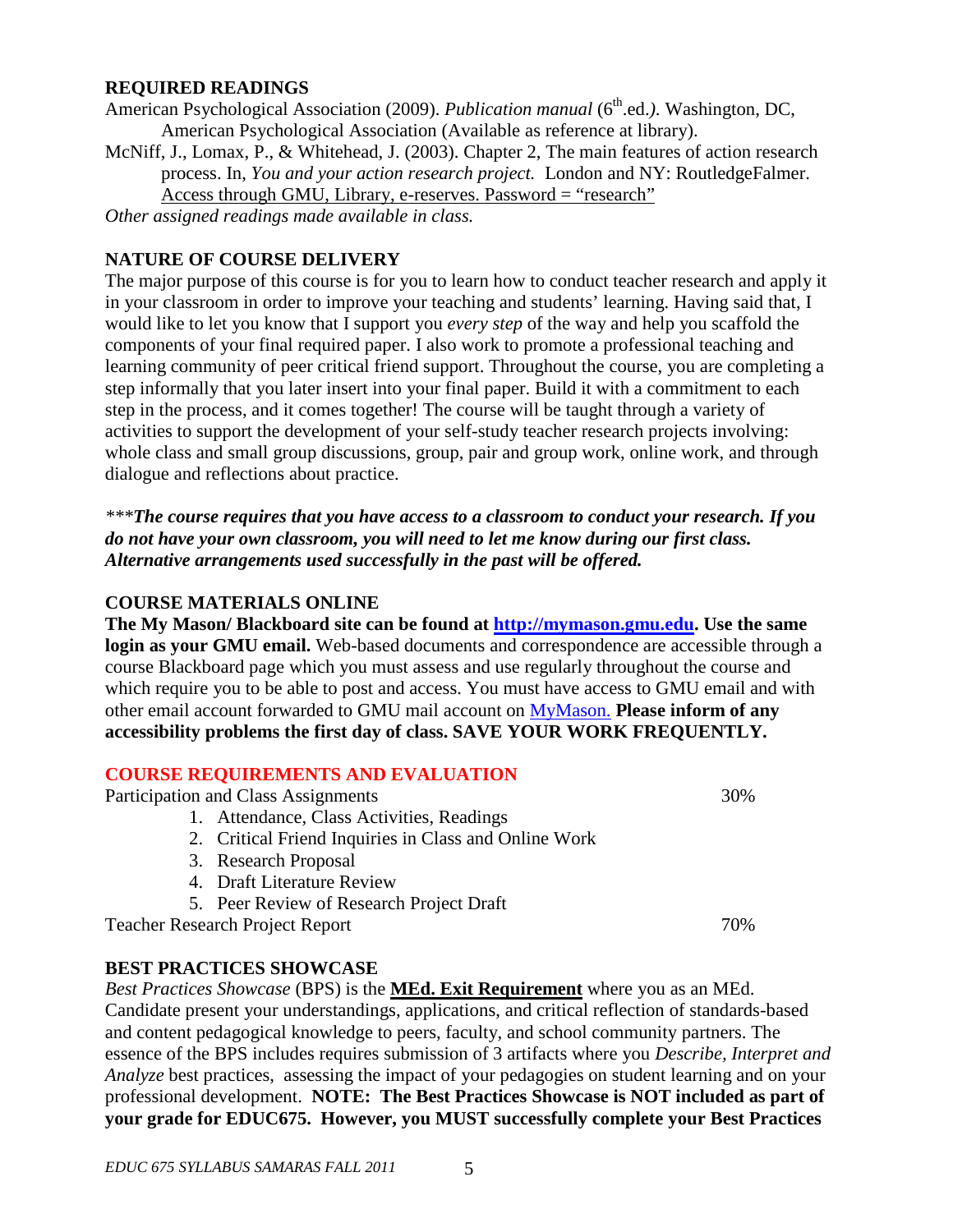**Showcase and present it to the Secondary Program Faculty. Your GRADE for EDUC675 will be posted only upon successful completion of the Best Practices Showcase requirements.** Information will be provided about BPS.

### *Weekly Exit Folders*

Each of you will be given an exit file folder. At the end of each class, please take a minute and *write the BIG ideas you learned for that class and the BURNING questions you have* in your exit folder. Please date each entry. Your comments will provide feedback to help me be responsive to your learning needs. Turn your folder in at the end of each class.

### **1. Participation and Class Assignments** (30%)

### *Attendance*

Attendance at all classes, for the entire class period is a course expectation and absence will affect your grade. Successful completion of this course requires attendance at all classes and active participation in the discussions. Being on time is also essential and lateness will affect your grade. Please notify instructor ahead of time if you must miss class and work with peers for missed material.

## *Readings, Class Activities, and Online Participation*

You are expected to complete all readings and participate in class and all online discussions with openness, consideration, and effort to "hear for" and "listen to" others as you also seek to be understood. Come to class prepared to contribute your critical reflections of your own experiences and ideas presented by your critical friends. Demonstration of positive and collaborative professional dispositions towards colleagues during peer review, along with a willingness to accept constructive criticism is a course expectation and a professional disposition.

## *Critical Friend Inquiries (CFI)*

As part of your course participation, you will have the opportunity to work with critical friends in the process of developing your final research project. The CFI are designed for peer review with support and to provide alternative perspectives on interpretation to increase the validity of your research. Your work involves sharing weekly updates in class, sending and corresponding to critical friend research memos, brainstorming ideas as a teacher about the classroom dilemma you are researching, exchanging ideas for strategies and lessons, sharing how you are integrating standards in meaningful ways, and conducting a peer review of the draft research report. You will have the opportunity to work in a discipline-based team for peer review of your research draft which is a reciprocal process.

Critical friends provide support as well as a feedback loop to improve your practice. It is *critical* to have friends in research but critical friends are *not critical* in their approach with each other. Establish ground rules with "critical friends" and visit them often. Use your group blackboard space to post files and communicate frequently.

## *Assignments*

Since this is a professional development course (post licensure), high quality work (i.e., "A" work) is expected on all assignments and in class participation. All assignments must be completed. Assignment will be assessed using posted criteria known to the student. For full consideration, all assignments are due to professor *electronically* in the digital drop box prior to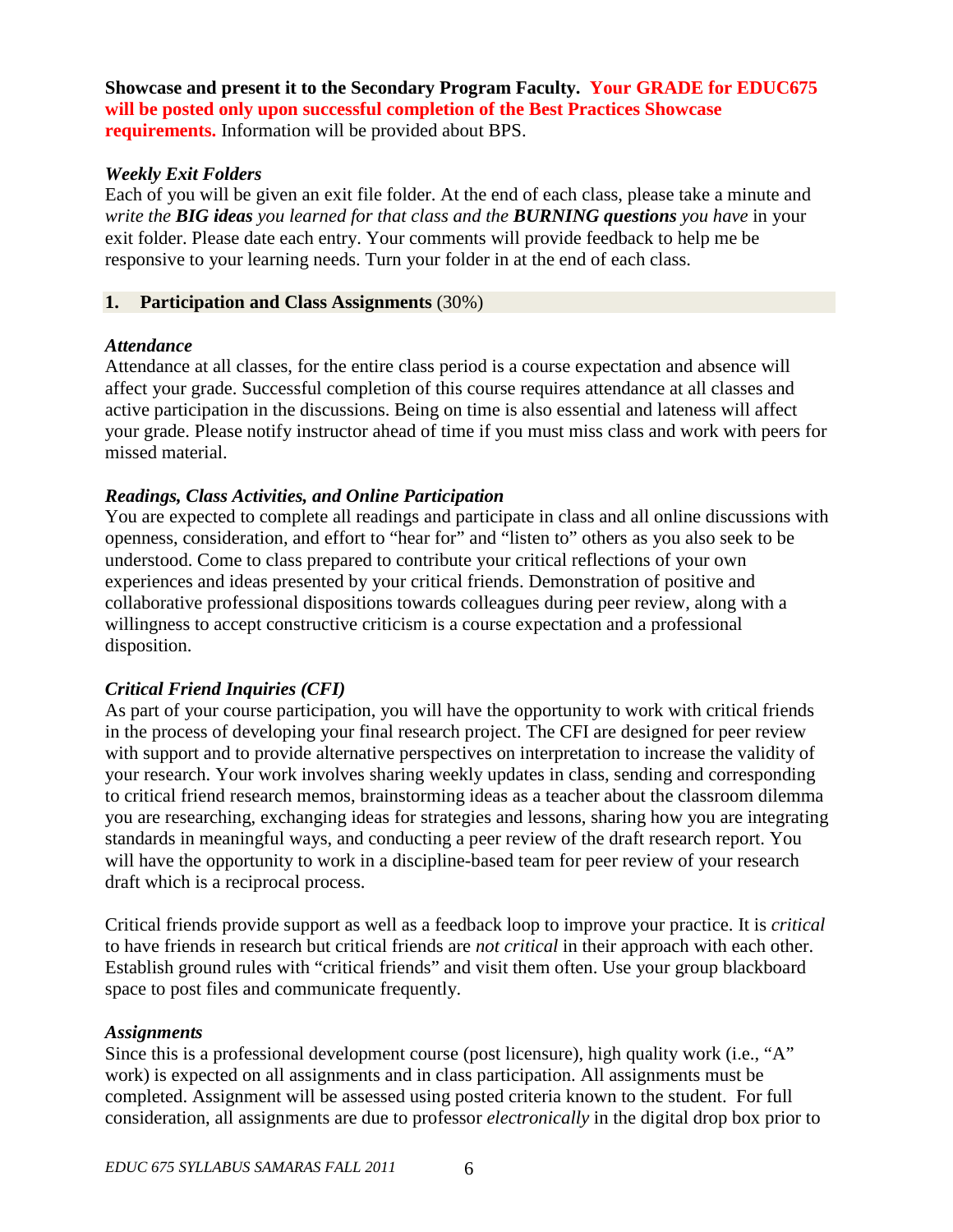the beginning of class on the day and time they are due, unless otherwise announced. Blackboard will not accept deposits after the due date and time of class.

All written assignments are to be word-processed using Times Roman 12 pt font, double-spaced, and submitted electronically under "Assignments" on MyMason. You need to install Java at java.com to upload assignments. **Title each assignment with your last name and the name of the project/assignment, e.g., Smith.ResProp.09.16.11**. Keep a copy of all assignments which you will insert into the appendix of your report. **MAKE IT A HABIT TO SAVE YOUR DRAFT AND FINAL WORK IN MULTIPLE PLACES.**

All assignments require: American Psychological Association (2009*). Publication Manual of the American Psychological Association*. American Psychological Association: Washington, DC. (Available as reference at library). \*For APA Guidelines online: <http://owl.english.purdue.edu/owl/resource/560/01/>

## **\*See Tentative Schedule for ALL Assignments, some of which are located in our textbook.**

## **Each assignment is purposely designed to scaffold the building of your final report:**

| <b>Abstract</b>                                        | In-class workshop (completed after study is enacted)       |  |  |
|--------------------------------------------------------|------------------------------------------------------------|--|--|
| <b>Research Question</b>                               | In-class activity and Research Artifact                    |  |  |
| <b>Rationale</b>                                       | CFI 5.1, pp. 96-97 Education-related Life History          |  |  |
| <b>Literature Review</b>                               | <b>Review of Literature</b>                                |  |  |
| Data                                                   | Research Proposal & CFI 8.1, pp. 171-172 Pedagogies & Data |  |  |
| <b>Analysis</b>                                        | CFI 11.1, p. 215 Data Analysis                             |  |  |
| <b>Validation</b>                                      | In-class workshop, CFI 11.2, p. $220$                      |  |  |
| <b>Writings &amp; Limitations</b> In-class workshop    |                                                            |  |  |
| <b>Research Draft</b> Ongoing peer review and feedback |                                                            |  |  |
| <b>Discussion/Implications</b> In-class Presentation   |                                                            |  |  |

## *Recommended Weekly Researcher Log*

It is highly recommended that you keep a researcher log of progress of your project each week and include it in the appendix of your final report. **See Self-Study Research Project Timeline Log in Chapter 2. Table 2.2, pp. 28-29)**. This is your tentative timeline and tool to self-regulate your progress and the research process.

## *Research Question and Proposal*

*It must be love:* For your research paper, you should choose a research question that really matters to you. It should be something you're curious about and willing to spend time researching and learning about. If you aren't eager to spend several days curled up reading about your topic, then it's not love, and you need to ditch it and find another topic (Roberts, GMU alumna, 2009). Begin to articulate why this question for you and why now. What is the outgrowth of this puzzlement?

Write a research proposal. You may also elect to add a visual representation to your research proposal. The idea is for the visual to help you figure out your "thesis" and not to enter an art show. Approach this assignment from where you are and honor its incompleteness as part of the research process. Ask yourself does the proposal give you a solid framework to launch your project. Include each subtitle listed on p. 123 in our textbook. See example on pp. 124-126.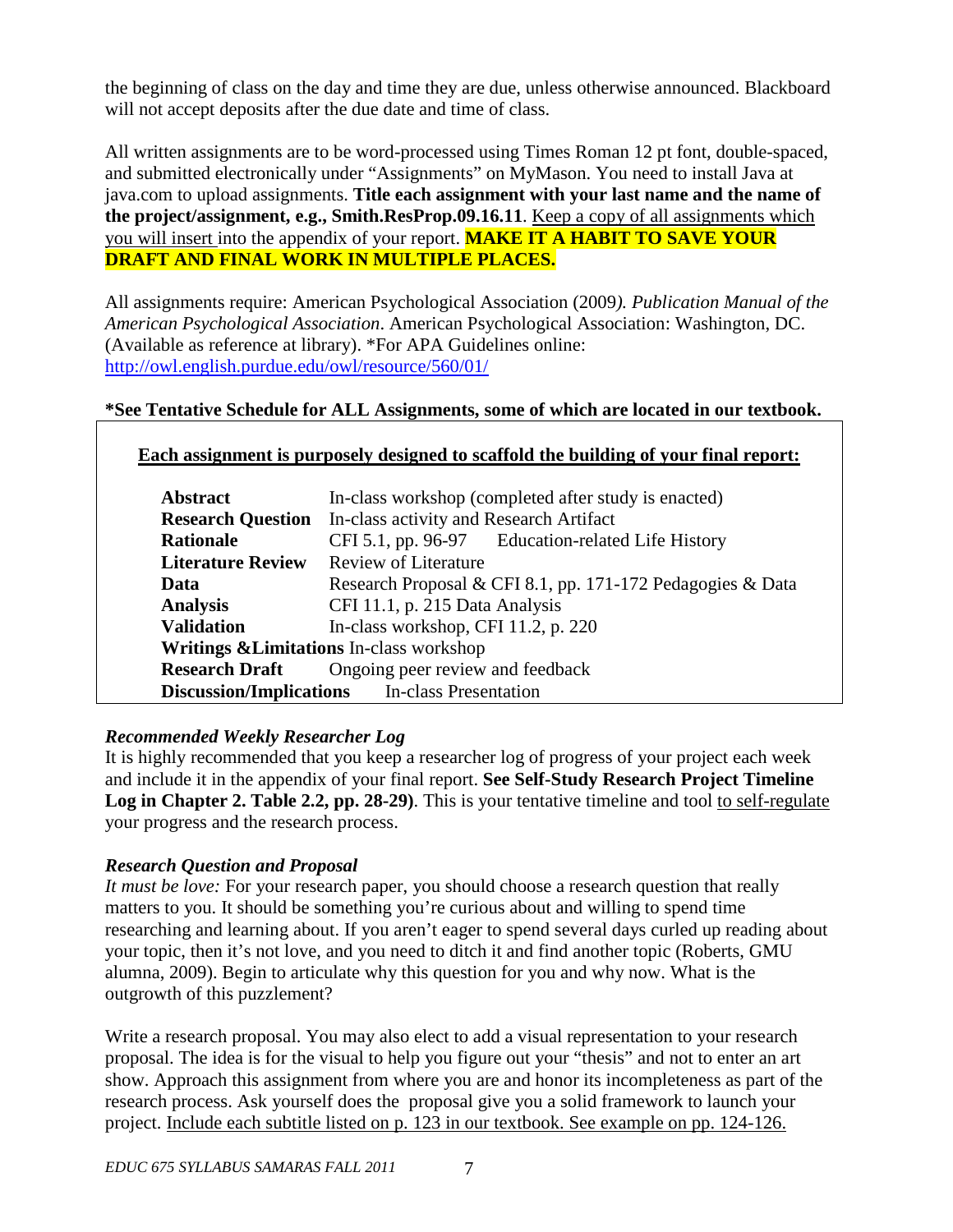#### *Draft Literature Review*

Post a draft of your literature review on MyMason and begin to ask yourself:

- What does the literature review add to your understanding of your research topic?
- What common topics and themes have you found in the literature?
- What ideas for pedagogical strategies can you adapt from the literature?

Use the topics to design your conceptual framework or mapping of the "big ideas" and connections you find in the literature to your study (See pp. 127-134). Format is your choice, e.g. annotated bibliography, narrative to insert directly into final report

| Category             | Exemplary             | Accomplished        | Developing           | Undeveloped      |
|----------------------|-----------------------|---------------------|----------------------|------------------|
|                      | 30 pts.               | $27-29$ pts         | $25-26$ pts          | Below 25 pts     |
| Attendance/          | Outstanding           | Participates in     | Does not contribute  | Few              |
| Participation        | Participation;        | discussions and     | to discussions or    | meaningful       |
| Attendance and       | participates          | activities on a     | activities very      | contributions    |
| participation are    | regularly and         | regular basis;      | often, but generally | to class         |
| critical components  | actively in           | questions and       | reveals some         | discussions.     |
| of this course. It   | discussions and       | comments reveal     | thought and          | Little evidence  |
| offers an            | activities. Promotes  | thought and         | reflection and some  | of participation |
| opportunity to learn | conversation          | reflection and      | contribution from    | and              |
| from and contribute  | focused on the topic. | contribution from   | assigned readings.   | contribution     |
| to building a        | Comments              | assigned readings.  | Follows rather than  | from assigned    |
| positive classroom   | demonstrate a high    | Frequently involves | leads group          | readings.        |
| experience and       | level of              | peers in learning   | activities. Solicits | Shows little     |
| community.           | understanding and     | and offers          | some peer            | concern for      |
| Participants         | contribution from     | feedback.           | discussion. Misses   | peers' learning  |
| contribute to each   | assigned readings.    |                     | classes. Is late for | or input.        |
| others' learning in  | Listens actively to   |                     | class.               | Misses classes   |
| critical friend work | peers. Works very     |                     |                      | and is late for  |
| by actively          | closely and           |                     |                      | class. Does not  |
| listening,           | consistently with     |                     |                      | make up work.    |
| exchanging ideas,    | peers/critical        |                     |                      |                  |
| sharing learning     | friends for feedback  |                     |                      |                  |
| from reading and     | and input.            |                     |                      |                  |
| websites, and        |                       |                     |                      |                  |
| supporting each      |                       |                     |                      |                  |
| other's efforts.     |                       |                     |                      |                  |

|  |  | <b>Rubric for Participation and Class Assignments</b> |
|--|--|-------------------------------------------------------|
|--|--|-------------------------------------------------------|

#### **2. Teacher Research Project (70%)**

You are required to write a report that includes the following sections: Rationale/Introduction, Research Question, Review of Related Literature, Method, Context, Participants, Data Collection, Analysis, Findings, Limitations, and Discussion including your reflections of selfstudy and implications for practice/further research. All teacher research reports must adhere to APA format. No report binders or covers; just clip. Your project should be useful to you and your students. **A written a report that includes the specific headings and subheading are posted below. They are also available on MyMason and pp. 244-249 of our textbook. Look at the headings at the beginning of the semester so you can see where you are headed. Look at the newest sample reports posted on Bb.**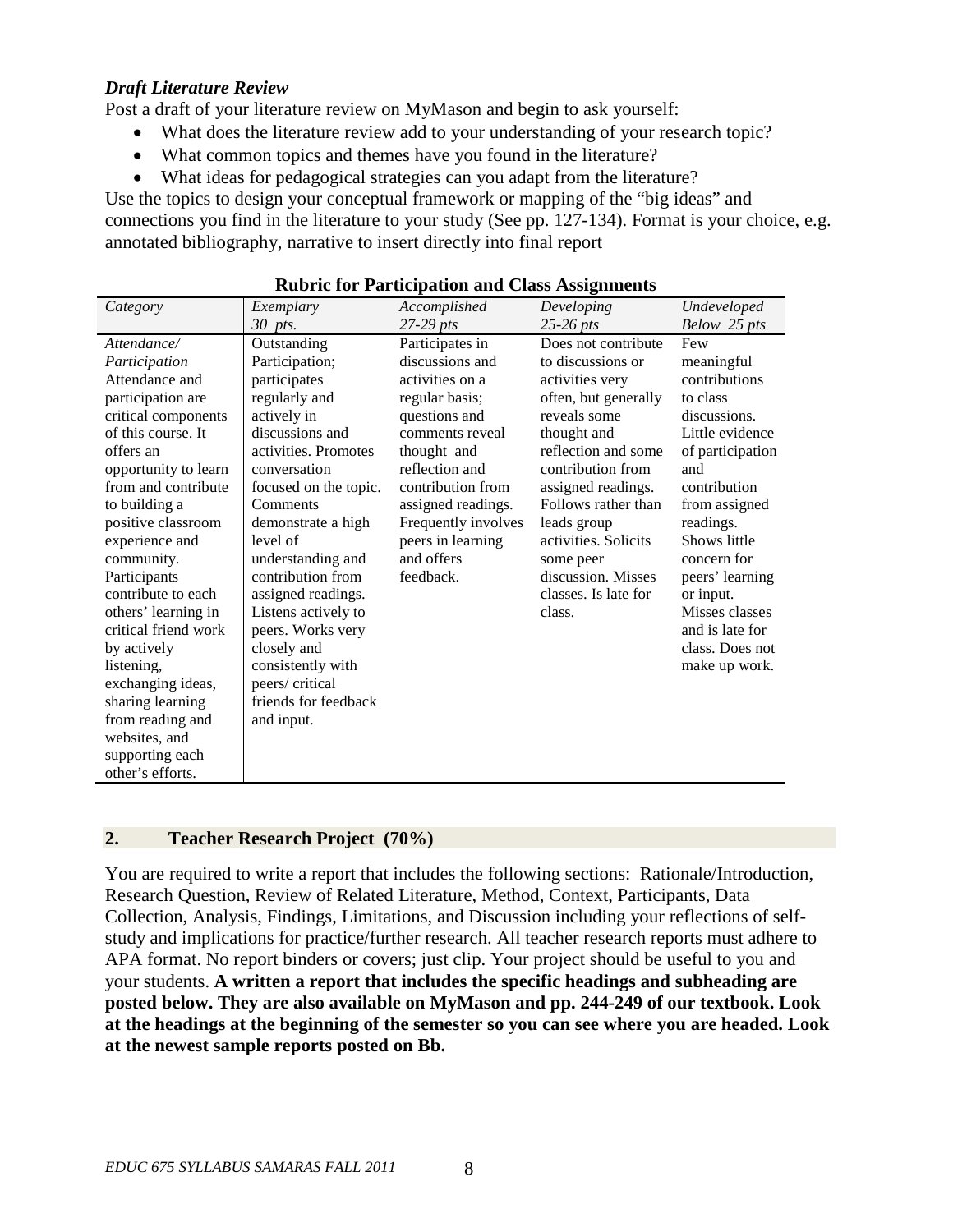### **Performance-Based Assessment of Teacher Research Project**

Criteria for Evaluating the Research Report (70 Total Possible Points)

#### **Abstract**

- 1. Have you provided a single, articulate, concise paragraph of no more than 150 words
- 2. Does you abstract concisely describe your purpose and the context, method, key findings, and significance of your research?

 *5 points possible*

## **Rationale**

- 1. Have you explained the outgrowth of your study?
- 2. Have you offered perspectives that shaped this question for you?
- 3. Have you situated the study in terms of explaining the outgrowth of this puzzlement in the context of your work? e.g., your students, classroom, school, district
- 4. Have you clearly and concisely explained why this research is important? Have you addressed the broader educational and social significance of this research?

 *5 points possible*

## **Statement of the Research Problem/Question**

1. Have you clearly and concisely stated the research problem?

2. Have you clearly and concisely stated your main research question and any subquestions? *5 points possible*

## **Review of Literature and Conceptual Framework**

- 1. Did you conduct an ongoing literature review which informed your research?
- 2. Is the review relevant and connected to your study?
- 3. Is the review adequate, coherent, and analytical?
- 4. Does the review include references from a variety of sources?
- 5. Is the review integrated into a conceptual framework with a mapping of the theories, literature, and phenomena that help to inform your study?

*10 points possible*

## **Research Method**

- 1. Have you described your research context; community, school, and classroom context?
- 2. Have you included demographic information of participants?
- 3. Did you include your reflection of the problem? e.g., behaviors observations, possible causes?
- 4. Have you explained the reasons for your pedagogies based on your noticing of your classroom and the literature reviewed?
- 5. Have you described in detail what data you collected, how you collected it, and when you collected it, including data generated from your pedagogies and strategies?
- 6. Are your data from multiple sources?
- 7. Did you include a description of the pedagogical strategies you enacted?
- 8. Did you explain how you analyzed your data and include a data audit trail?
- 9. Have you included and explained the role of your critical friends in your data interpretations and validation?
- 10. Did you explore using visuals and technologies for analyzing and displaying your findings in a coherent manner?
- *15 points possible*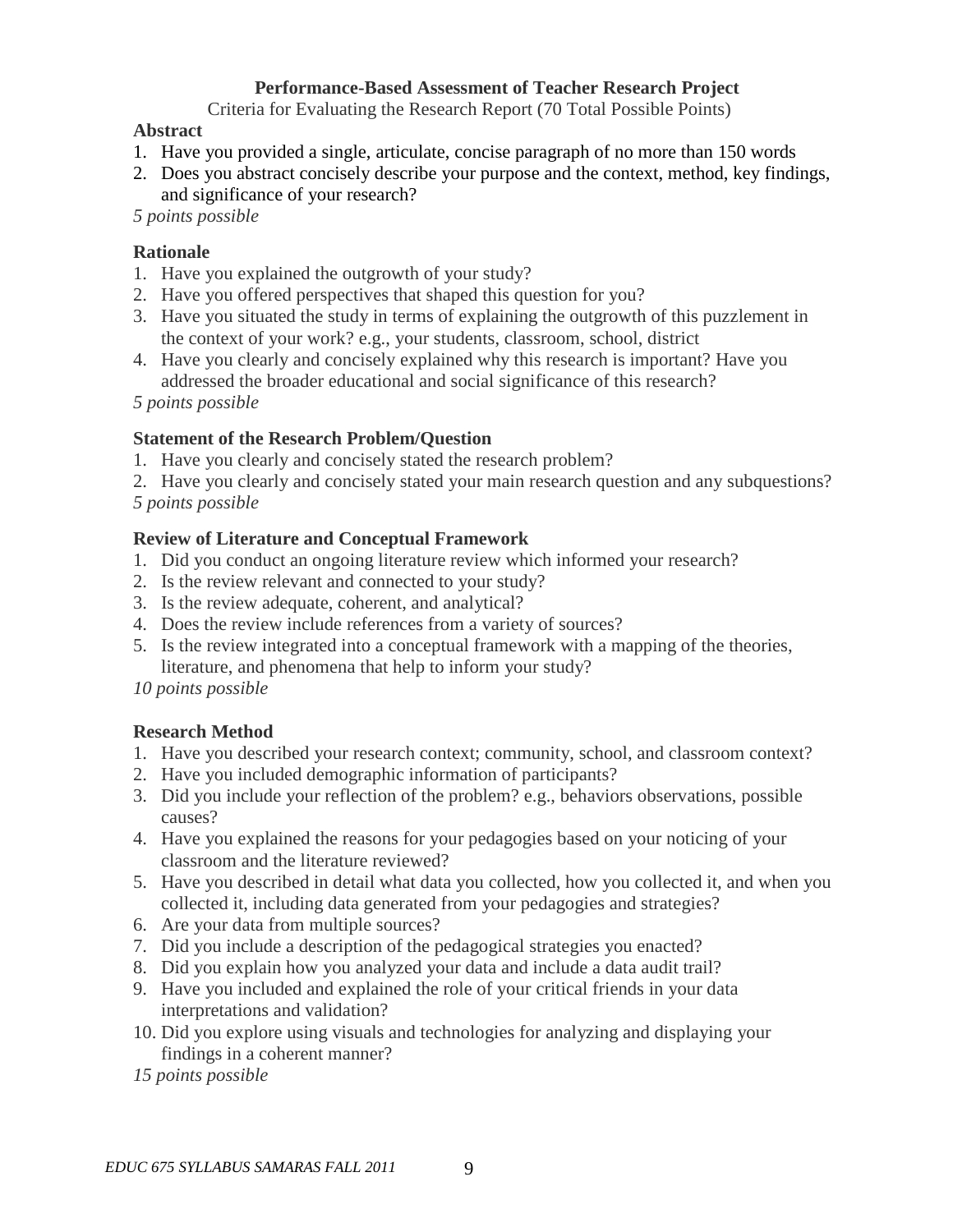## **Findings**

- 1. Did you restate your research question and what was found through your research?
- 2. Are the findings thoroughly and adequately presented?
- 3. Is there convincing evidence to support your themes?
- 4. Is there connection and coherence among the separate themes?
- 5. Did you explain your findings to your critical friend to gain his or her perspective on your interpretations?

*10 points possible*

## **Discussion, Reflections on Self-Study of Teaching, and Implications**

### **\*You will also present this orally in class. See Present.Reflection\_Implications on Bb.**

- 1. Have you assessed meeting the Five Foci (methodological components) of self-study research using CFI 11.3 (pp. 222-225)?
- 2. Have you adequately explained the implications of your study to your students' learning?
- 3. Have you adequately explained the implications of your study to your professional development?
- 4. Have you adequately explained the implications of your study to your teaching and reframing of your practice? Revisit your original research question. Take a retrospective journey and reflect back on the "self" or your role and the conscious (and perhaps at the time unconscious) consequences of your actions in the process of studying your teaching practice.
- 5. Have you adequately explained the implications of your study to the education field?
- 6. Have you adequately explained the relevance of your study to national and state education standards?
- 7. Have you discussed any limitations?
- 8. Have you identified areas for future research possibilities?
- *15 points possible*

## **References and Appendix**

- 1. Did you follow the APA style for the report for a running head, page numbering, references, citations, and the appendix? Does the report include a title page with project title, author's name, and author's professional affiliation?
- 2. Are references current and from different sources?
- 3. Are all references cited in the research report included in the references? Have you provided a complete reference list of all print and nonprint (Internet) references?

## **Organization, Grammar, and Mechanics**

- 1. Is the report coherent, concise, and well structured with a clear purpose?
- 2. Is the report grammatically correct with proper usage of language?
- 3. Does the report have your distinctive focus and voice? Have you used professional language (i.e., no jargon)? Have you written in an accessible style and presentation?
- *5 points possible*

## *Grading Scale for Research Project:*

**Exemplary:** 70 points. Substantially meets the project and report requirements. All criteria are addressed fully.

*Accomplished:* 63-69 points. Meets the project and report requirements. Criteria adequately addressed.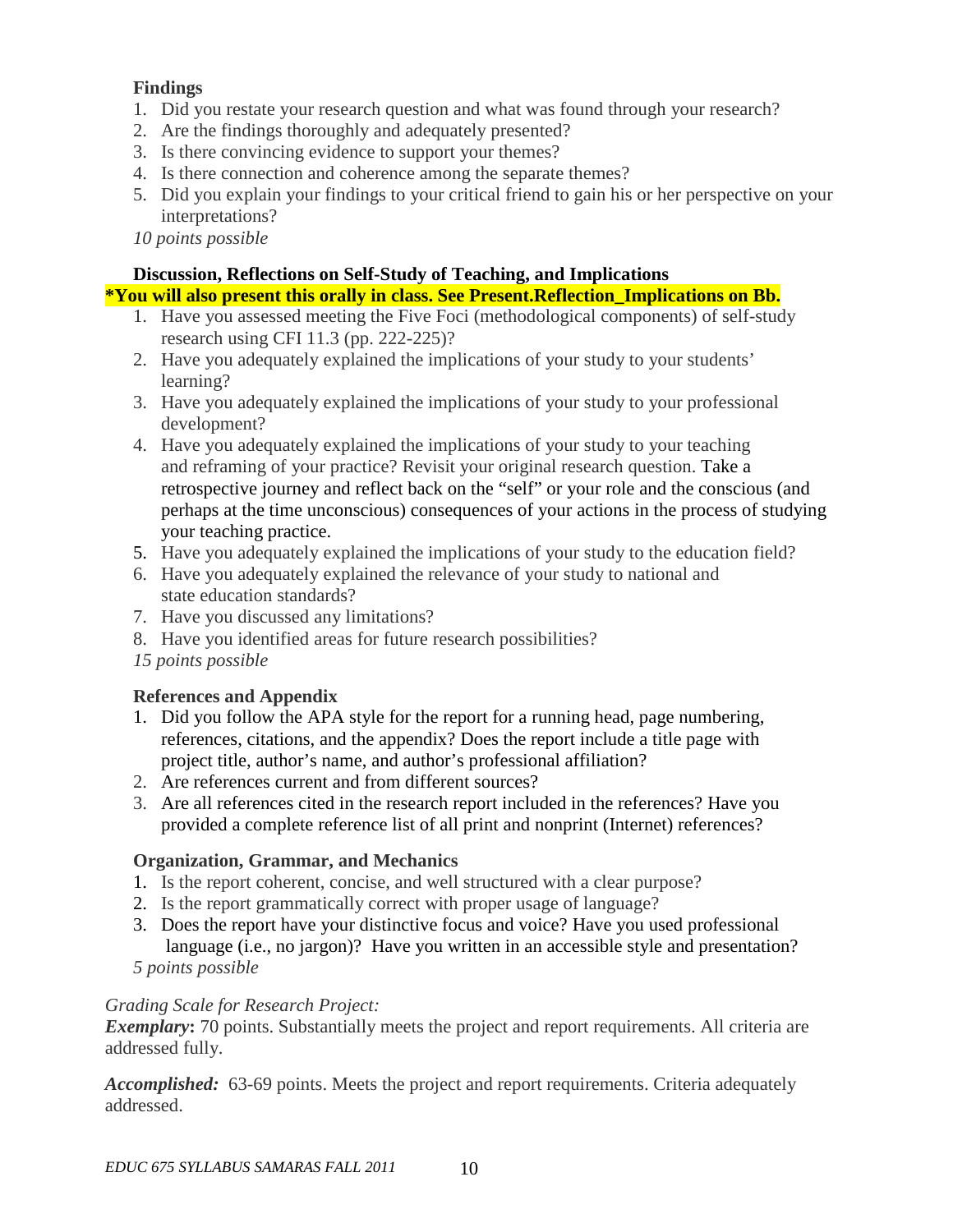**Developing:** 58-62 points. Meets some, but not all, of the project and report requirements. Weaknesses in addressing some of the criteria. Consider revision.

*Undeveloped***:** 57 points and below. Does not meet the project and report requirements. Weaknesses in addressing the majority of the criteria. Needs significant revision.

*Please note that B- is not a passing grade in licensure courses. A student who receives an overall grade of B- must repeat the course.* 

| <b>Grading Scale</b> |                     |             |                        |                                   |
|----------------------|---------------------|-------------|------------------------|-----------------------------------|
| Grade                | <b>Standards</b>    | Grading     | Grade<br><b>Points</b> | <b>Graduate</b><br><b>Courses</b> |
| A                    | Meets Standard      | $93 - 100$  | 4.00                   | Satisfactory /<br>Passing         |
| $A-$                 | Meets Standard      | $90 - 92.9$ | 3.67                   | Satisfactory /<br>Passing         |
| $B+$                 | Approaches Standard | $88 - 89.9$ | 3.33                   | Satisfactory /<br>Passing         |
| B                    | Approaches Standard | $83 - 87.9$ | 3.00                   | Satisfactory /<br>Passing         |
| B-                   | Approaches Standard | $80 - 82.9$ | 2.67                   | Satisfactory*/<br>Passing         |

#### **READING RESOURCES**

#### *Teacher Research*

- Falk, B., & Blumenreich, M. (2005). *The power of questions: A guide to teacher and student research.* Portsmouth, NH: Heinemann.
- Goodnough, K. (2001). Teacher development through action research. *Action in teacher education,23* (1), 37-46. Access through GMU, Library, e-journal.
- Greely, K. (2000). *Why fly that way?: Living community and academic achievement.* NY: Teachers College.
- Hubbard, R. S., & Power, B. (1999). *Living the questions: A guide for teacher-researchers.*  Portland, ME: Stenhouse.
- Kagan, D. M. (1993). *Laura and Jim and what they taught me about the gap between educational theory and practice.* NY. State University of New York Press.
- Kosnik, C., Beck, C., Freese, A. R., & Samaras, A. P. (Eds.), (2006). *Making a difference in teacher education through self-study: Studies of personal, professional, and program renewal*. Dordrecht, The Netherlands: Springer.
- Leedy, P. D., and Ormrod, J. E. (2001). *Practical research: Planning and design.* Upper Saddle River, NJ: Merrill.
- MacLean, M.S. & Mohr, M. (1999). *Teacher-researchers at work*. National Writing Project, Berkeley, CA.
- Samaras, A. P., & Freese, A. R. (2006). *Self-study of teaching practices primer.* New York, NY: Peter Lang.
- Samaras, A. P., Freese, A. R., Kosnik, C., & Beck, C. (Eds.) (2008). *Learning communities in practice.* The Netherlands: Springer Press.
- Thomas, R. M. (2005). *Teachers doing research: An introductory guidebook.* Boston: Pearson/Allyn & Bacon.

#### *Qualitative Analysis*

Bogdan, R. C., & Biklen, S. K. (1992). *Qualitative research for education: An introduction to theory and methods*. Boston, MA: Allyn & Bacon.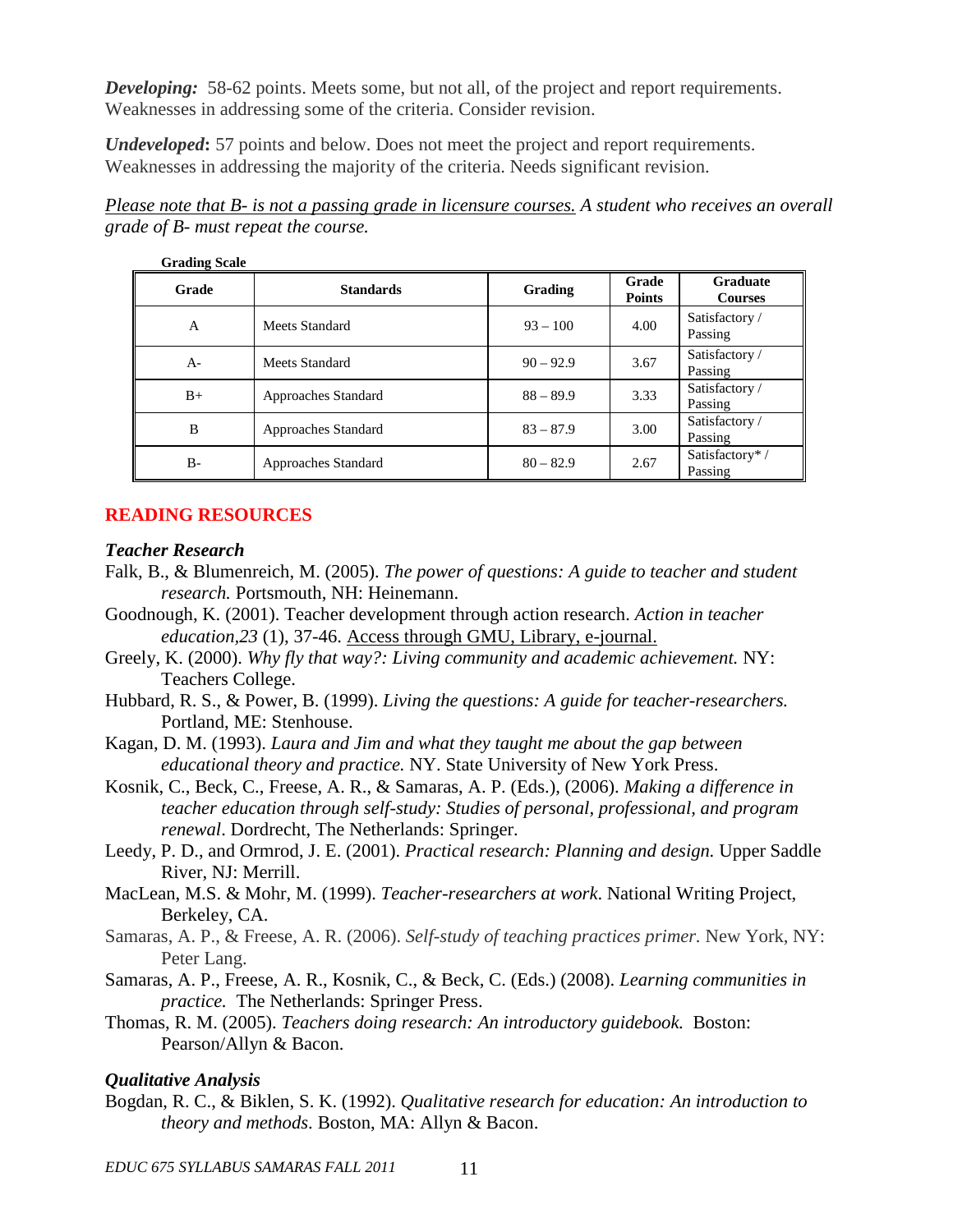- Czaja, R., & Blair, J. (1996). *Designing surveys: A guide to decisions and procedures.* Thousand Oaks, CA: Pine Forge Press.
- Miles, M. B., & Huberman, A. M. (1994). *Qualitative data analysis*. Thousand Oaks, CA: Sage.

Patton, M. Q. (1990). *Qualitative evaluation and research methods (Second Edition)*. CA: Sage.

Strauss, A., & Corbin, J. (1990). *Basics of qualitative research: Grounded theory procedures and techniques*. Newbury Park, CA: Sage.

## *Quantitative Analysis and Statistics*

- Bartz, A. E. (1999). *Basic statistical concepts (4th ed)*. Upper Saddle River, NJ: Merrill.
- Cronk, B. C. (2002). *How to use SPSS: A step-by-step guide to analysis and interpretation(2nd ed).* Los Angeles, CA: Pyrczak Publishing.
- Jaeger, R. M. (1993). *Statistics: A spectator sport (Second Edition).* Newbury Park, CA: Sage.
- Rovessi, C., & Carroll, D. J. (2002). *Statistics made simple for school leaders.* Lanham, MD: Scarecrow Press.
- Salkind, N. (2000). *Statistics for people who think they hate statistics.* Thousand Oaks, CA: Sage.

## *Research and Writing*

- Booth, W. C., Colomb, G. G., & Williams, J. M. (1995). *The craft of research*. Chicago, IL: The University of Chicago.
- Dahl, K. K. (1992). *Teacher as writer: Entering the professional conversation.* Urbana, IL: NCTE.

*Writing a Research in Action Paper* [Writinghttp://www.gmu.edu/departments/english/composition/wits/research/index.html](http://www.gmu.edu/departments/english/composition/wits/research/index.html)

## *Help with Research* <http://library.gmu.edu/mudge/Dox/basics.html>

*Data Collecting Tools:* Go to Google docs, then spreadsheets to create survey. Also Survey Monkey<http://www.surveymonkey.com/home.asp>

## *National Reports and Test Reporting Centers*

- A Nation at Risk<http://www.ed.gov/pubs/NatAtRisk/risk.html>
- [The Nation's Report Card/](http://nces.ed.gov/nationsreportcard/)National Assessment of Educational Progress <http://nces.ed.gov/nationsreportcard/>
- National Center for Educational Statistics http://nces.ed.gov/help/sitemap.asp
- TIMSS and PIRLS [The International Math and Science Study](http://www.timss.org/) and International Literacy Study <http://www.timss.org/>
- Best Evidence/School Reform Reports/School Models. Johns Hopkins University <http://www.bestevidence.org/index.htm>

## *Virginia State Standards*

- [Virginia Department of Education http://www.pen.k12.va.us/](http://www.pen.k12.va.us/)
- State of Virginia, SOL Resources<http://www.pen.k12.va.us/VDOE/Instruction/sol.html>
- State of Virginia Standards of Learning Test Information <http://www.pen.k12.va.us/VDOE/src/SOLassessments.shtml>
- FCPS Grading Policy<http://www.fcps.k12.va.us/Directives/R2430.pdf>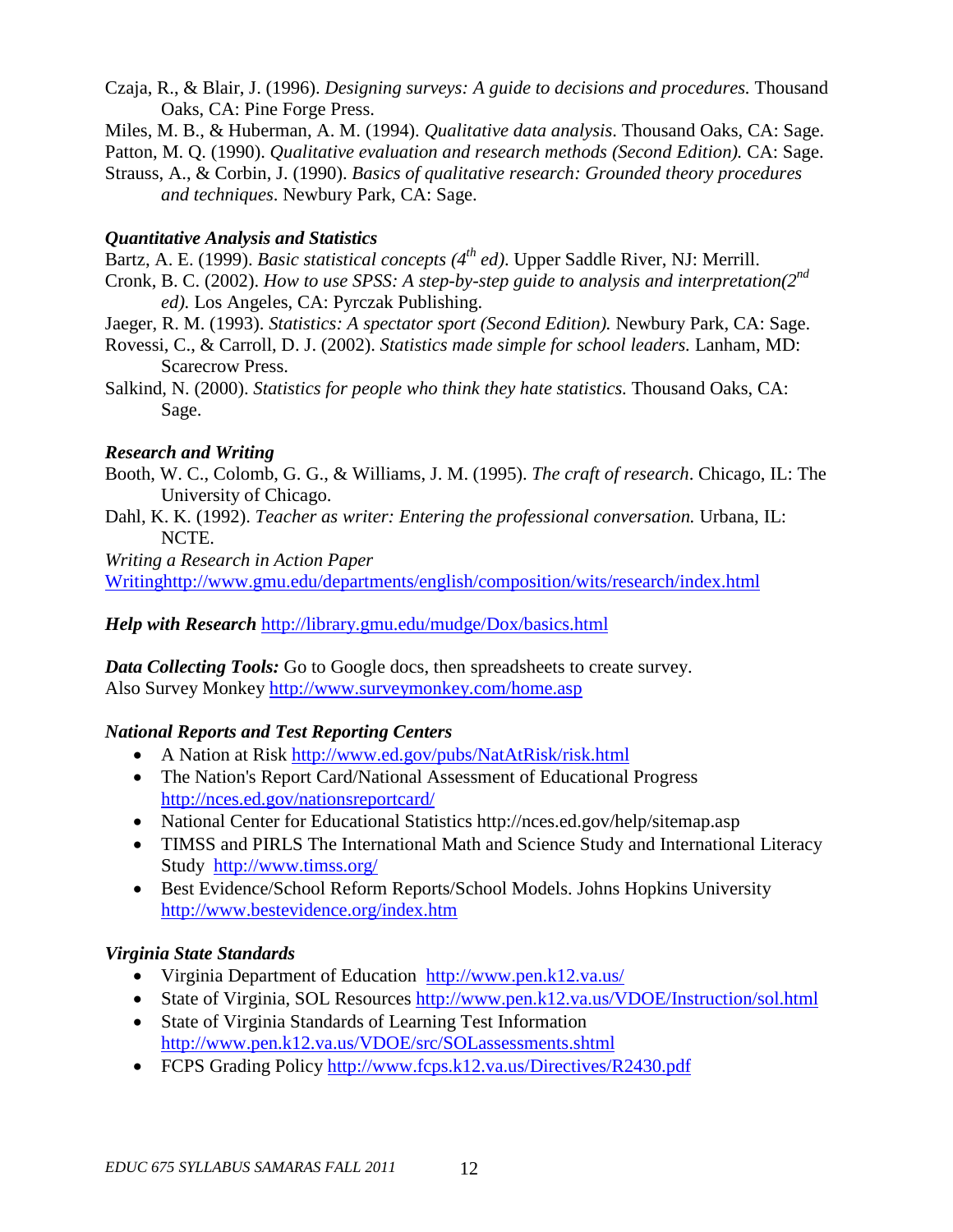# Tentative Class Schedule

| <b>Week</b>                     | <b>Topic</b>                                                                                                                                                                                                            | <b>Readings/Assignment Due</b><br>*Post all work to CFs & Professor on MyMason Bb                                                                                                                                                                                                 |
|---------------------------------|-------------------------------------------------------------------------------------------------------------------------------------------------------------------------------------------------------------------------|-----------------------------------------------------------------------------------------------------------------------------------------------------------------------------------------------------------------------------------------------------------------------------------|
| $\mathbf{1}$<br>8/29            | <b>OVERVIEW OF</b><br><b>COURSE AND</b><br><b>PROJECT</b><br><b>FINDING YOUR</b><br><b>RESEARCH</b><br><b>QUESTION</b>                                                                                                  | <b>Read Preface and Chapter 1</b><br>In class activity: "I wonder about" inquiry.<br>Use Critical Friend Inquiry (CFI) 1.1 pp. 5-6                                                                                                                                                |
| 9/5                             | Labor Day<br><b>NO CLASS</b>                                                                                                                                                                                            |                                                                                                                                                                                                                                                                                   |
| $\overline{2}$<br>9/12          | <b>RESEARCH</b><br><b>RATIONALE</b><br><b>RESEARCH DESIGN</b>                                                                                                                                                           | Overview Chapters 2 & 12<br>Overview Self-Study Resource Center at<br>http://www.sagepub.com/samaras/<br><b>Bring Research Artifact and present reflections</b><br>Use CFI 5.3 pp. 104-106<br>Read McNiff, Lomax, & Whitehead on e-reserves ("research")<br><b>Read Chapter 6</b> |
| $\overline{\mathbf{3}}$<br>9/19 | <b>ONLINE WORK</b><br><b>BEGIN LITERATURE</b><br><b>REVIEW</b><br><b>Tentative BPS</b><br><b>Workshop I</b> 9/19<br>4:30-7 pm<br><b>Innovation 328</b><br><b>Workshop II 9/21</b><br>7:20-10pm<br><b>Innovation 319</b> | <b>Read Chapter 4</b><br><b>POST Education-related Life History</b><br>Use CFI 5.1 pp. 95-98                                                                                                                                                                                      |
| $\overline{\mathbf{4}}$<br>9/26 | <b>RESEARCH ETHICS</b><br>ORGANIZE DATA                                                                                                                                                                                 | <b>Read Chapters 7 &amp; 8</b><br>Bring working research question and draft design                                                                                                                                                                                                |
| 5<br>10/3                       | <b>ONLINE WORK</b>                                                                                                                                                                                                      | <b>POST</b><br><b>Working Research Question</b><br><b>Rationale</b><br><b>Review of Literature</b>                                                                                                                                                                                |